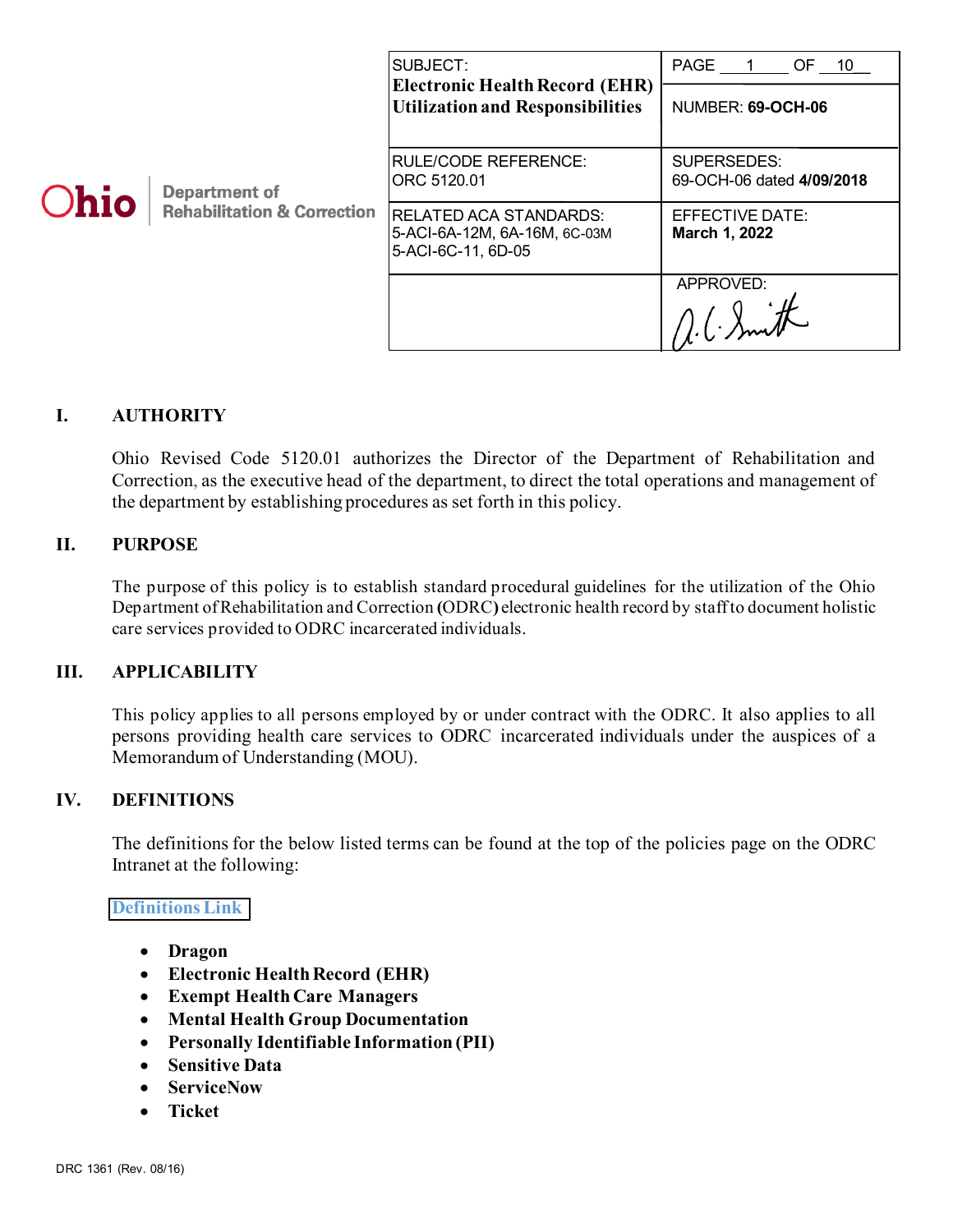# **V. POLICY**

It is the policy of the ODRC to provide procedural guidelines which clarify staff responsibilities when utilizing the ODRC Electronic Health Record (EHR) to document health care services for ODRC incarcerated adults.

## **VI. PROCEDURES**

## **A. Staff Responsibilities in Utilization of the Electronic Health Record (EHR):**

- 1. Staff in the following service areas are required to use the ODRC Electronic Health Record (EHR) for documentation of services provided to ODRC incarcerated individuals:
	- a. Medical Services,
	- b. Behavioral Health Services,
	- c. Recovery Services,
	- d. Dental Services,
	- e. Sex Offender Services.
- 2. Staff are responsible for following all ODRC Information Technology policies as applicable when using the EHR. Two (2) policies are of particular relevance, and health care staff shall familiarize themselves with their requirements:
	- a. Internet, Electronic Mail, and Online IT Services Use (ODRC Policy 05-OIT-10): This policy provides guidelines regarding proper use of ODRC information technology assets and data, which includes the EHR. It addresses account access and security, general use, and confidentiality of ODRC data.
	- b. Information Technology Systems Password and Account Security (ODRC Policy 05-OIT-17): This policy provides guidelines regarding passwords, account deactivation, and compromised accounts.
- 3. Staff shall only utilize the EHR in an approved manner, following specific workflows as designed and trained for each service area. Approved workflows for the EHR are in user manuals and task guides on the ODRC Intranet page for the Healthcare Analytics Division, grouped by service area.
	- a. Staff shall only utilize the EHR during their healthcare specific job duties and in accordance with their position description.
	- b. All staff accessing the EHR shall maintain the confidentiality of patient information. Staff shall communicate patient information with other members of the health care team for health care purposes only, shall access patient information only for purposes of patient care, or for otherwise fulfilling the staff's assigned job responsibilities, and shall not disseminate patient information for purposes other than patient care, or for otherwise fulfilling the staff's assigned job responsibilities, through social media, texting, emailing or any other form of communication.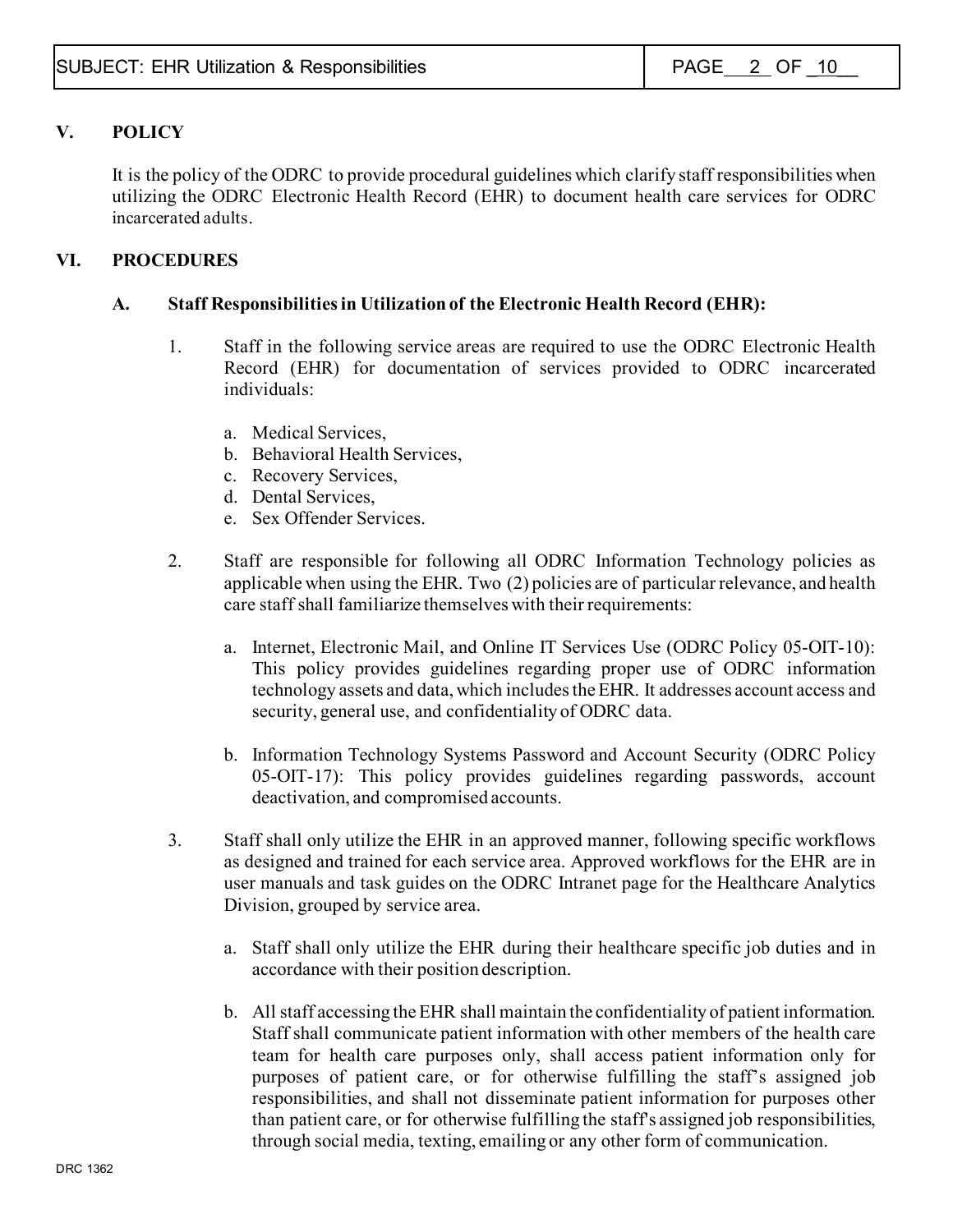- c. Nursing staff shall maintain the confidentiality of patient information in accordance with OAC 4723-4-03 (H) and 4723-4-04 (H).
- d. All clinical contacts with an incarcerated individual shall be documented in the EHR. Documentation shall be completed on the same day as contact prior to the responsible clinician leaving for the day.
- e. Staff are prohibited from using the EHR in any manner that is not authorized by the ODRC. Some examples of prohibited use include but are not limited to:
	- i. Sharing of health information with custody staff not involved in the treatment team,
	- ii. Accessing or utilizing the EHR for a patient not being treated or followed by the staff person during their ODRC job duties,
	- iii. Sharing a patient's health information with external stakeholders without an appropriate release, and
	- iv. Sharing a patient's health information with outside individuals who are not the patient's next of kin.
- 4. Staff are prohibited from logging in to the EHR using another person's account. Additionally, staff shall not log in as themselves and document work performed by another person. Both scenarios represent false documentation.
	- a. Exempt health care managers shall ensure a timely "onboarding process" is completed via help desk ticket at<https://stateofohio.service-now.com/ess> to obtain EHR access for new staff immediately upon hire.
		- i. Access to the EHR is required for staff to document their work.
		- ii. Prompt access mitigates the temptation by staff to share accounts to get work done.
- 5. ODRC policy and protocol guidelines remain in place and must be followed, including the continued use of paper logs, ODRC forms outside of the EHR, and other applicable policy and protocol requirements.
- 6. The EHR contains confidential health records for all ODRC incarcerated individuals. Thus, all staff with access to the EHR are required to follow guidelines in ODRC Policy 07-ORD-11, Access and Confidentiality of Medical, Mental Health, and Recovery Services Information, regarding access to and sharing of patient health data.

#### B. **Training Requirements Related to Use of the EHR:**

1. There are multiple levels of EHR training available and provided to ODRC healthcare staff.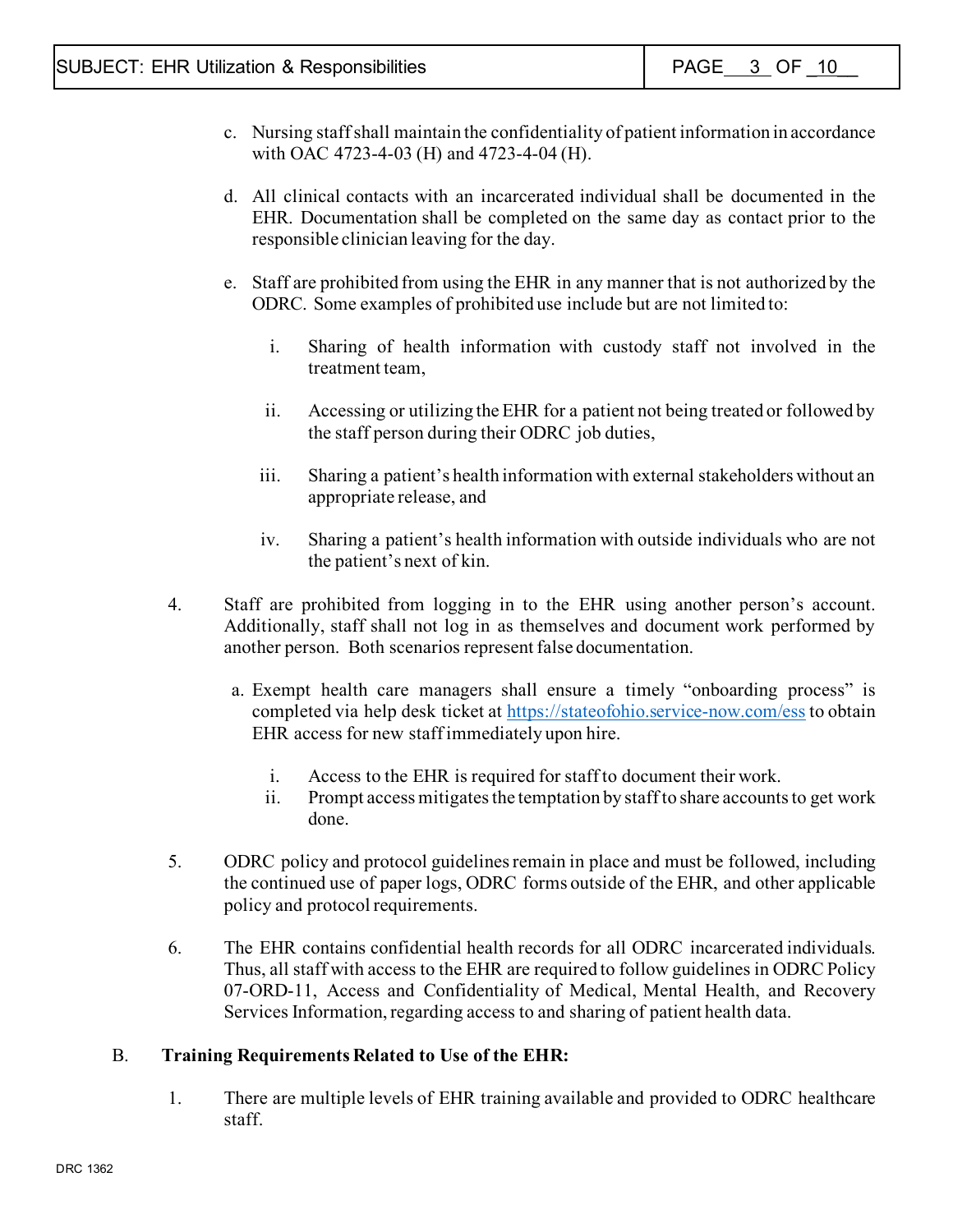- a. Training via Online Resources
	- i. Dedicated ODRC Intranet pages containing user manuals, task guides, and workflows for all health care service areas can be found at **<http://intra/index2.php?id=385>**.
	- ii. Approved healthcare learning management platforms, which may be used to deliver a live or recorded webinar.
- b. Training via the Correctional Healthcare Academy A segment of the New Employee Orientation (NEO) mandated for all new health care staff entering ODRC which introduces the ODRC EHR.
- c. Training within the Institutions –EHR training programs at each institution provided by ODRC Exempt Health Care Managers or their designees.
- d. Training via Regional or Ad Hoc Opportunities: Training provided by regional nurse administrators, regional behavioral health administrators, regional recovery services administrators, Operation Support Center (OSC) staff, regional managers, and/or regional expert users to health care staff in a specific ODRC geographic region.
- 2. It is the responsibility of all ODRC exempt health care managers who have direct reports, using a combination of the resources outlined in section VI.B.1 of this policy, to ensure staff on their table of organization is adequately trained in proper utilization of the EHR.
	- a. Exempt health care managers are required to be expert users in their respective service area's workflows, such that they can train new staff as necessary.
	- b. Exempt health care managers are responsible for developing expert users amongst their staff locally to assist with training other staff and new users.
	- c. Exempt health care managers are responsible for ensuring they have a program of training that is sustainable for their health care employees regarding the EHR. Minimally, this program shall include the following elements:
		- i. All training provided related to EHR utilization shall be formally documented on the ODRC Training Session Report (DRC1792). These forms shall be retained according to the Department of Administrative Services (DAS) State Retention Schedule and be available for audit purposes.
		- ii. All training programs shall include a designated expert user on each shift.
			- a) This person shall understand all workflows in their designated work areas and be able to assist others as necessary.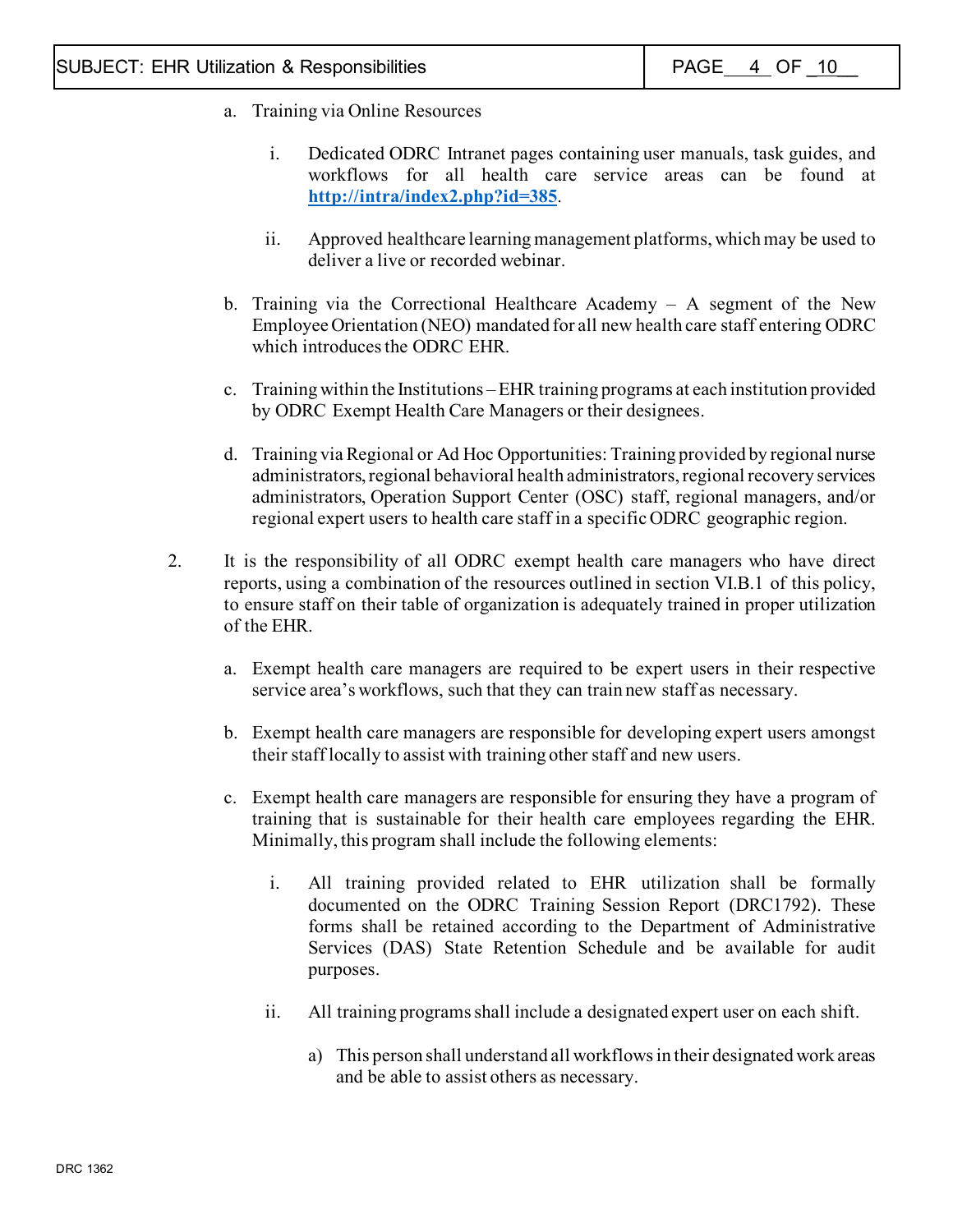- b) Exempt health care managers shall routinely and clearly communicate names of designated expert users or any changes of designated expert users to all staff.
- iii. All institutional health care training programs shall include EHR training specific for new employees.
	- a) Each new employee is required to review this policy in its entirety.
	- b) Each new employee shall minimally receive eight (8) hours of EHR training specific to their job description prior to working independently. The introduction to the EHR training provided at the CTA through the Health Care Academy may not be counted as part of this minimum eight (8) hours.
	- c) Each new employee shall minimally shadow an experienced employee for four (4) hours related to EHR utilization prior to working independently. This requirement is beyond what is provided at CTA or the eight (8) hours required above.
	- d) Exempt health care managers shall ensure new employees know the following prior to being allowed to work independently:
		- 1) The name of the designated expert EHR user on their shift,
		- 2) How to find, access, and use the online intranet EHR resource center,
		- 3) How to access technical support assistance for EHR related issues, and
		- 4) Approved workflows specific to their job description.
	- e) The exempt health care manager and new employee shall review, complete, and sign together the EHR: Certification of Use and Training for New Employees (DRC5144). A copy of this form shall be provided to the employee for their records and the original shall be retained according to the Department of Administrative Services (DAS) State Retention Schedule and be available for audit purposes.
- iv. Staff meetings held by exempt health care managers shall include an EHR related topic as part of the agenda.
- v. Exempt health care managers shall ensure all email communications or directives regarding EHR utilization from OSC are shared with their staff.
- vi. If an administrative or CQI review indicates non-compliance by staff with approved workflows or a knowledge deficit of staff related to the EHR, ad hoc training shall be provided to address the issue.
- 3. Both Franklin Medical Center (FMC) and Pickaway Correctional Institution (PCI) exempt health care managers are responsible for providing orientation and training on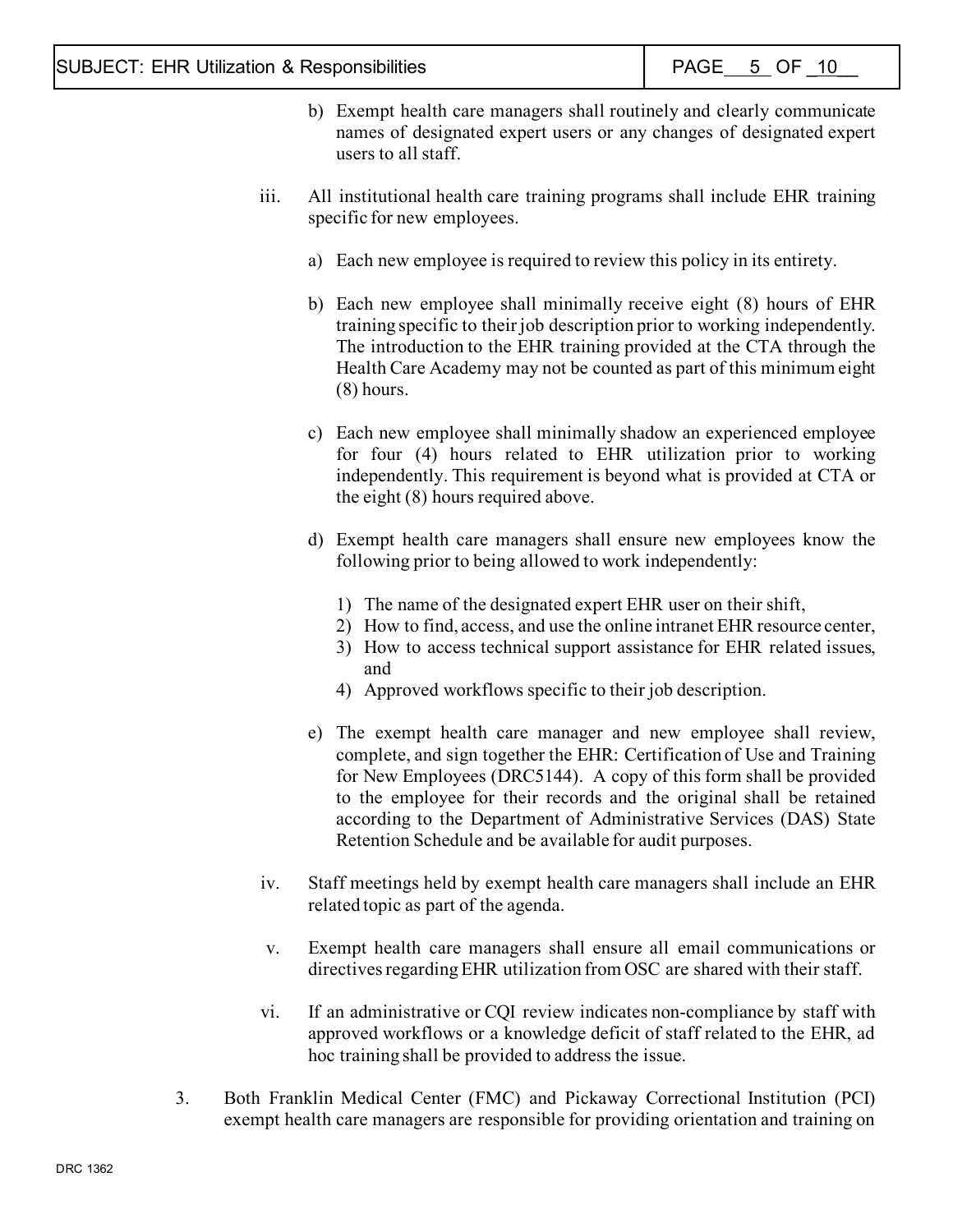the ODRC EHR to Ohio State University Medical Center staff working in their facilities and complete the Certification of Use and Training for New Employees (DRC5144).

4. Exempt health care managers are responsible for providing orientation and training on the ODRC EHR to students and interns working at their respective facility and complete the Certification of Use and Training for New Employees (DRC5144).

## **C. Electronic Signatures in the EHR:**

- 1. Within the ODRC EHR, most documentation occurs through encounters, which represent health care appointments with or on behalf of a patient.
- 2. Staff documenting in the ODRC EHR are responsible for completing documentation that is clinically thorough and accurately reflects the service provided. Once the documentation is considered complete, the staff member must sign their encounter.

Signing the document achieves the following:

- a. Electronically signs the encounter with the staff member's name and credentials, attaching a date and time stamp to completion of the documentation,
- b. Constitutes the legal signature of the individual completing the encounter,
- c. Prevents any further edit or alteration of the documentation in that encounter by any user, including the user that is signing the encounter, and
- d. An electronic signature is equivalent to a written signature on documentation completed in a paper health record.
- 3. Staff are prohibited from leaving documentation unsigned or signing documentation completed by another user. Exceptions to this may include:
	- a. "Unsigned" notes that are discovered for a staff person who has left ODRC employment or is out on extended leave. The exempt health care manager responsible for the service area in which the document occurred shall sign the note and complete an addendum explaining what occurred.
	- b. Documents requiring co-signature or to be placed on hold for further review as defined in workflow.

## **D. Technical Support for Staff Utilizing the EHR:**

- 1. Technical support for the EHR and healthcare applications is available through the Healthcare Application Support Team as follows:
	- a. Monday through Friday (excludes holidays) between the hours of 7:00am and 4:00pm. Occasionally, availability may extend to 5:00pm, dependent upon staff coverage and demand.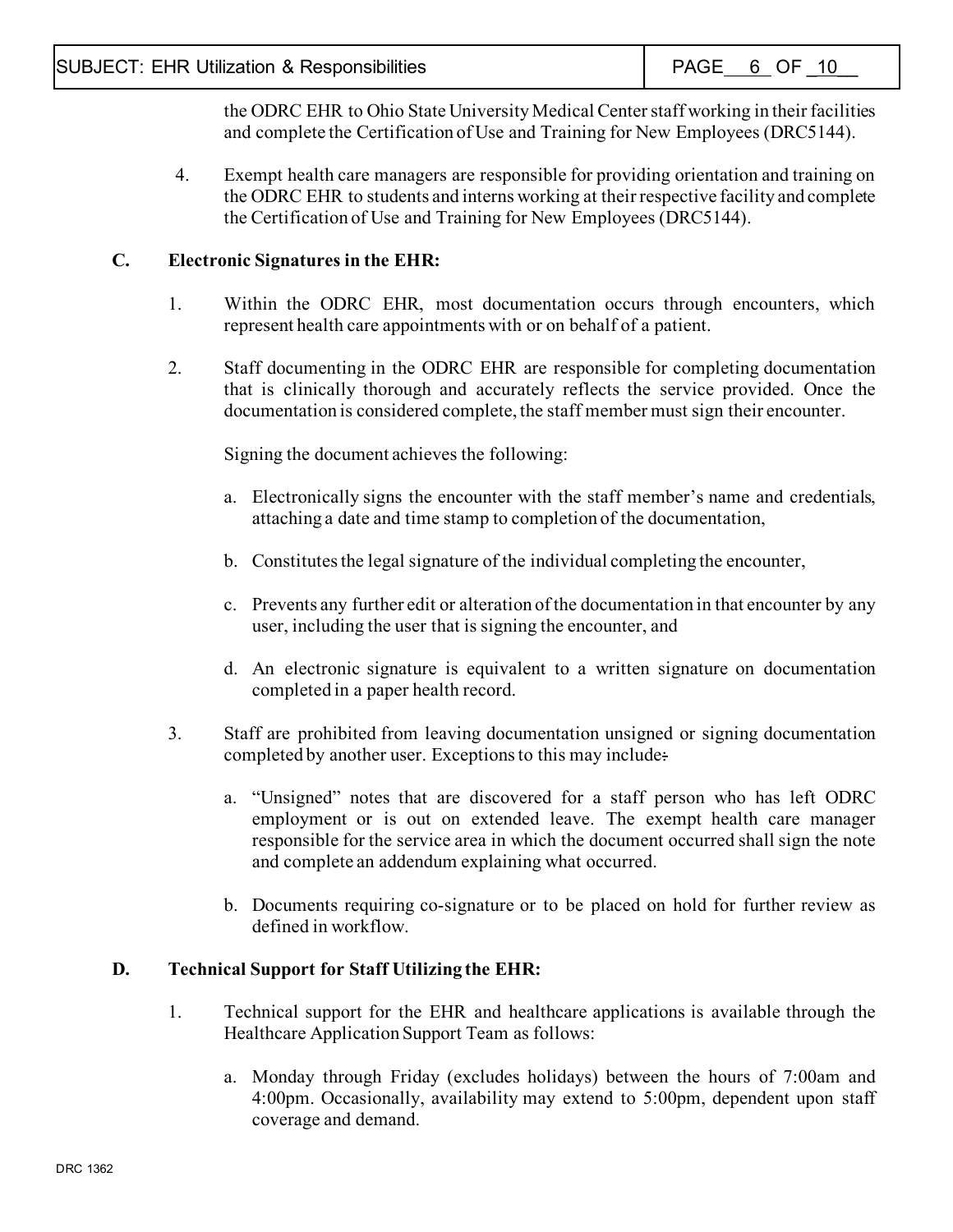- b. For assistance, place a Help Desk ticket at<https://stateofohio.service-now.com/ess> using your OAKS ID and myOhio password. Call myOhio at 1-888-644-6625 if you need assistance with your password.
- c. If you are unable to log into ServiceNow you can email the ODRC Help Desk at [DRC.InfoServCtr@odrc.state.oh.us.](mailto:DRC.InfoServCtr@odrc.state.oh.us)
- d. If you are an OhioMHAS employee, follow your agency's guidance to place a ticket with the MHA Help Desk. The MHA Help Desk will refer the ticket to the Healthcare Application Support Team.
- e. If you need to contact Healthcare Application Support Team after placing a ticket, email [DRC.HealthandEHRSupport@odrc.state.oh.us.](mailto:DRC.HealthandEHRSupport@odrc.state.oh.us) Please have your incident number available.
- 2. Pertinent information needed by the Healthcare Application Support Team to assist (this should be in your ticket):
	- a. Name and credentials of reporting staff,
	- b. Institution,
	- c. Computer name (type name in the search, view your PC name, device name),
	- d. Phone or email to be utilized for follow-up, and
	- e. Summary of issue, with as much detail as possible, including interventions already attempted and screenshots where possible.
- 3. The Healthcare Application Support Team can help with the following applications:
	- a. Fusion
	- b. Patient One View
	- c. Monthly Stats
	- d. Image Grid
	- e. Apteryx
	- f. Dragon Medical One
	- g. FMC Roster
- 4. The Healthcare Application Support Team can NOT help with the following applications:
	- a. Domain accounts
	- b. Microsoft Outlook email
	- c. DOTS portal
	- d. Kronos
	- e. Online Forms
	- f. ORAS
	- g. OnBase
	- h. PREA
	- i. CIPS
	- j. Medicaid Benefits
	- k. Relias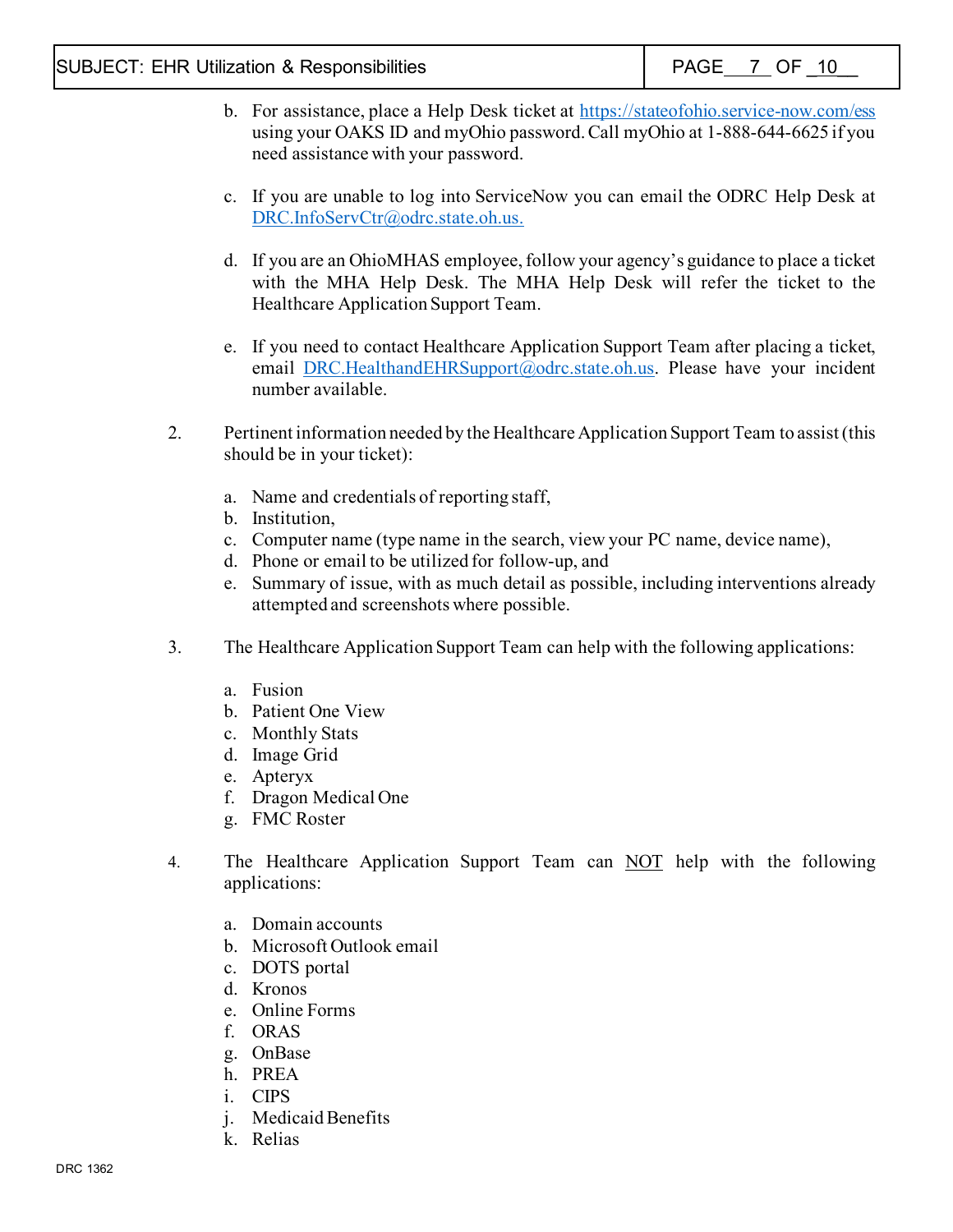- 5. Staff shall request assistance with the applications listed above in VI.D.4 of this policy by going to ServiceNow<https://stateofohio.service-now.com/ess> and logging in with their OAKS ID and myOhio password. Users can put in a ticket or System Access/Hardware request on this site.
	- a. Screenshots can be added to their ticket in ServiceNow and shall NOT contain any Personally Identifiable Information (PII) or sensitive data.
	- b. Users can review the status of their request by logging into ServiceNow and going to requests in the upper right-hand corner.
- 6. ODRC staff who use the EHR are responsible for seeking assistance when experiencing technical, account, user, or other issues occurring during their duties.
	- a. Failure to report issues with the EHR can cause the issue to grow or be experienced by other users.
	- b. If the problem is experienced during hours the Healthcare Application Support Team is unavailable, a ticket should be put in through ServiceNow and the Healthcare Support Team will follow up.

## **E. Dragon Medical One Application**

- 1. Dragon software license assignment and use is reserved for advanced level providers (ALPs) in health care service areas.
- 2. There are a limited number of licenses for Dragon available, and they shall be assigned given availability. ALPs who want to use Dragon must get permission from either the ODRC state medical director (for medical providers) or the ODRC chief psychiatrist (for behavioral health providers). Refer to Healthcare Analytics Protocol J-1, Dragon Dictation Software, for details.
- 3. Once approval for Dragon use is obtained via email or otherwise, the user shall complete a System Access Request (DRC3424), select Dragon from healthcare permissions, and scan/email it to the health care support team at **[DRC.HealthandEHRSupport@odrc.state.oh.us.](mailto:DRC.HealthandEHRSupport@odrc.state.oh.us)**
- 4. An Acknowledgement of Receipt of Nuance Dragon PowerMicII (DRC2255) shall be completed upon issue of the device.

## **F. Continuous Quality Improvement (CQI) Related to Use of the Electronic Health Record**

1. The OCHC is committed to improving the health of our patients by providing excellent health care. Utilization of the EHR to document and facilitate care is a key component of the health care system. Likewise, the EHR is an opportunity to utilize technology to better organize and deliver care.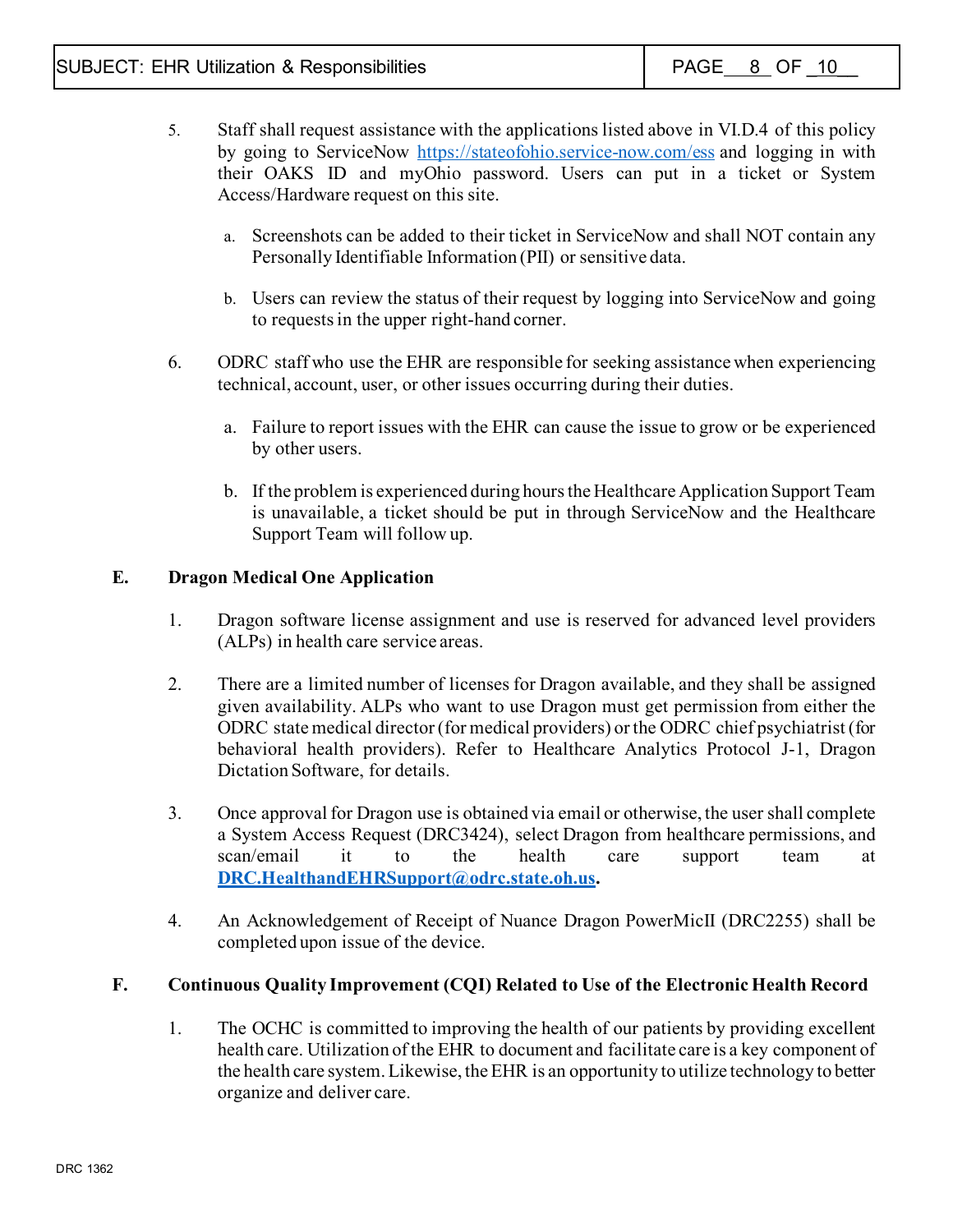- a. It is critical that staff are using this valuable tool properly, as designed, and in ways that promote quality health care.
- b. For these reasons, the EHR shall be central to almost all quality improvement monitoring, root cause analysis, and intervention.
- 2. It is the responsibility of exempt health care managers in all service areas to monitor the utilization of the EHR by staff on their table of organization for appropriate use, compliance with workflows, and quality of documentation.
- 3. Institutional QICs shall monitor EHR utilization and documentation to further CQI initiatives in health care.
- 4. Ongoing quality issues identified related to EHR utilization shall be added to the CQI log for analysis, intervention, tracking, and resolution.
- 5. Exempt health care managers in all service areas shall ensure there is a program of concurrent quality review related to the EHR for areas within their scope of supervision. Review of the following shall occur each business day, to ensure appropriate utilization of the EHR and quality care by their staff:
	- a. Documentation is signed timely when completed,
	- b. Orders are completed timely and properly reconciled,
	- c. Telephone encounters are addressed and signed in a timely manner,
	- d. Reception Centers New intakes are screened, assessed, and referred appropriately, and
	- e. Intra-system transfer New transfers are screened, assessed, and referred appropriately to ensure continuity of care between institutions.
- 6. Many Medical and Behavioral Health care services that are ordered and documented in the EHR rely heavily on interfaces that transmit orders to and receive results from other health care entities. To ensure quality and continuity of patient care, exempt medical and behavioral health care managers shall monitor the below care documentation as applicable to their scope of supervision each business day, in addition to the basic monitoring required for all health care service areas:
	- a. Laboratory orders are transmitted, completed, and results received,
	- b. Diagnostic imaging/X-ray orders are transmitted, completed, and results received, and
	- c. Specialty consult orders are scheduled, completed, and results received.
- 7. QICs at each institution shall complete minimal monthly monitoring of the care review areas listed in VI.F.5 and VI.F.6 of this policy.Results of this monitoring shall be shared with exempt health care managers responsible for each service area, as well as presented in the monthly CQI meetings for each service area.
- 8. To achieve the daily concurrent CQI reviews required by section VI.F.5 and VI.F.6 of this policy, it is acceptable for exempt health care managers to use a team approach that may include, but is not limited to: